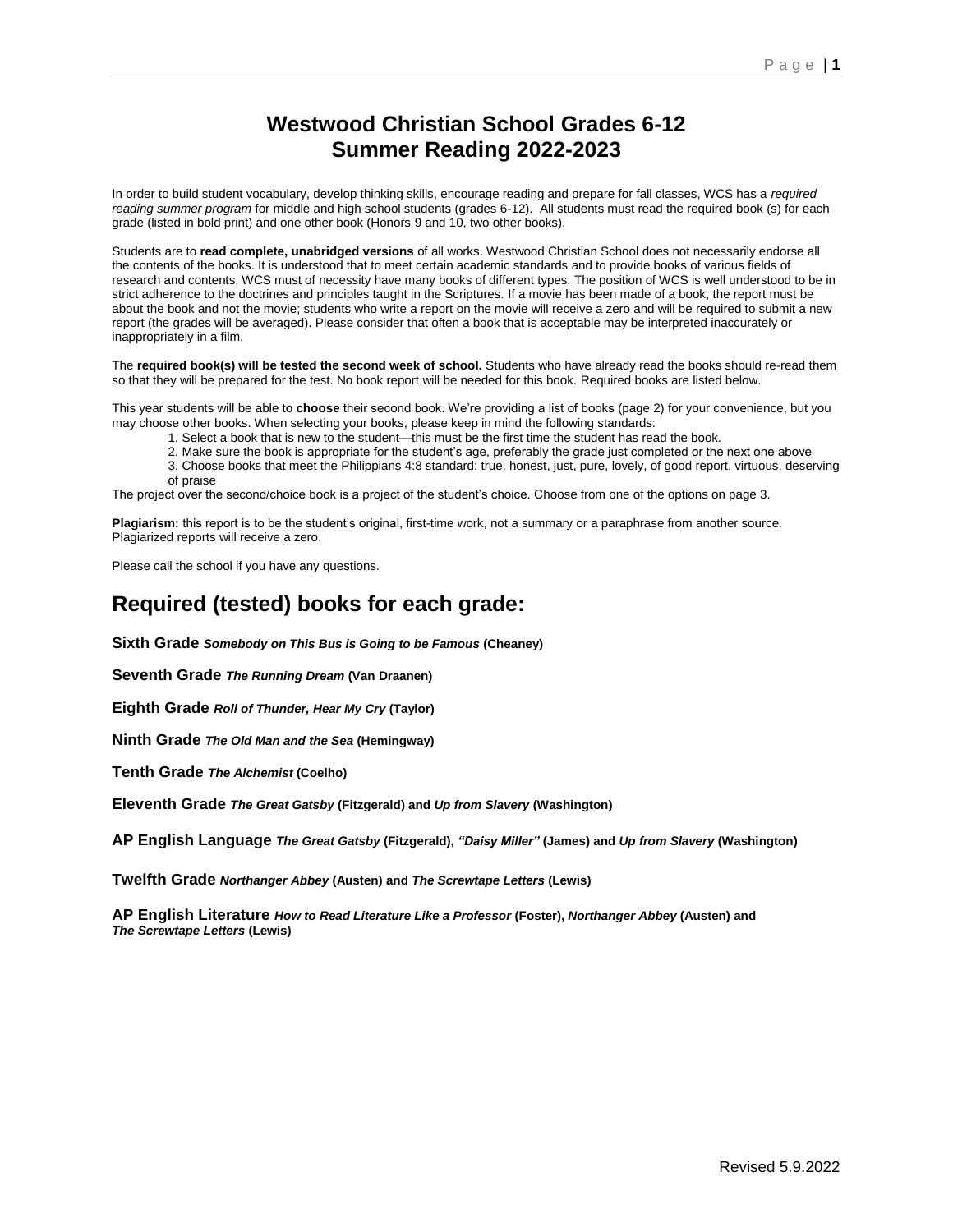# **Suggested Books**

#### **Sixth grade**

*Mimosa* (Carmichael) *The Last Newspaper Boy in America* (Corbett) *The Great Brain Is Back* (Fitzgerald) *The Magician's Elephant* (DiCamillo) *Theodore Boone: Kid Lawyer* (Grisham) *Warriors into the Wild* (Hunt) *Death Cloud* (Lane) *A Wrinkle in Time* (L'Engle) *The Lions of Little Rock* (Levine) *The Lion, the Witch and the Wardrobe* (Lewis) *Flight of the Eagles* (Morris) *Five Kingdoms: Sky Raiders* (Mull) *Hatchet* (Paulsen) *Kingdom Keepers: Disney After Dark* (Pearson)

#### **Seventh Grade**

*Tangerine* (Bloor) *Out of My Mind* (Draper) *The Ruins of Gorlan* (Flanagan) *Summer Promise (Gunn) I Am David* (Holm) *Stormbreaker (*Horowitz) *Schooled* (Korman) *A Wind in the Door* (L'Engle) *Six Months to Live* (McDaniel) *Cinder* (Meyer) *The Boy Who Spoke Dog* (Morgan) *The False Prince* (Nielsen) *The Lost Hero* (Riordan) *Loser (*Spinelli) *The Mysterious Benedict Society* (Stewart) *The Hobbit* (Tolkien)

### **Eighth Grade**

The Crossover (Alexander) *Fever 1793* (Anderson) *Hound of the Baskervilles* (Doyle) *Michael Vey: The Prisoner of Cell 25* (Evans) *One for the Murphys* (Hunt) *Restart* (Korman) *A Horse and His Boy* (Lewis) *Peter Pan in Scarlet* (McCaughrean) *Anne of Green Gables* (Montgomery) *Okay for Now* (Schmidt) *IQ: Independence Hall* (Smith)

#### **Ninth Grade**

*Alice in Wonderland* (Carroll) *Hard Times* (Dickens) *Tears of a Tiger* (Draper) *Two from Galilee* (Holmes) *The Jungle Book* (Kipling) *A Separate Peace* (Knowles) *Salt to the Sea* (Sepetys) *The Fellowship of the Ring* (Tolkien) *The Little Prince* (de Saint-Exupery) *Unwind* (Shusterman)

#### **Tenth Grade**

*The Good Earth* (Buck) *The Count of Monte Cristo* (Dumas) *The Adventures of Sherlock Holmes* (Doyle) *Through Gates of Splendor* (Elliot) *The Lie: Evolution* (Ham) *The Other Wes Moore* (Moore) *The Scarlet Pimpernel* (Orczy) *The Atonement Child* (Rivers) *Evidence not Seen* (Rose) *The Two Towers* (Tolkien) *Mistaken Identity* (Van Ryn)

#### **Eleventh Grade**

*Little Women* (Alcott) *Candle in the Darkness* (Austin) *My Antonia* (Cather) *The Story of My Life* (Keller) *To Kill a Mockingbird* (Lee) *Gone with the Wind* (Mitchell) *The Chosen* (Potok) *Uncle Tom's Cabin* (Stowe) *Innocents Abroad* (Twain) *A Connecticut Yankee in King Arthur's Court* (Twain) *Walden* (Thoreau) *Age of Innocence* (Wharton)

### **Twelfth Grade**

*Emma* (Austen) *Pride and Prejudice* (Austen) *Wuthering Heights* (Bronte) *Robinson Crusoe* (Defoe) *Rebecca* (DeMaurier) *Great Expectations* (Dickens) *Nicholas Nickleby* (Dickens) *Crime and Punishment* (Dostoevsky) *Brave New World* (Huxley) *Out of the Silent Planet* (Lewis) *The Tempest* (Shakespeare) *Gulliver's Travels* (Swift) *The Glass Menagerie* (Williams)